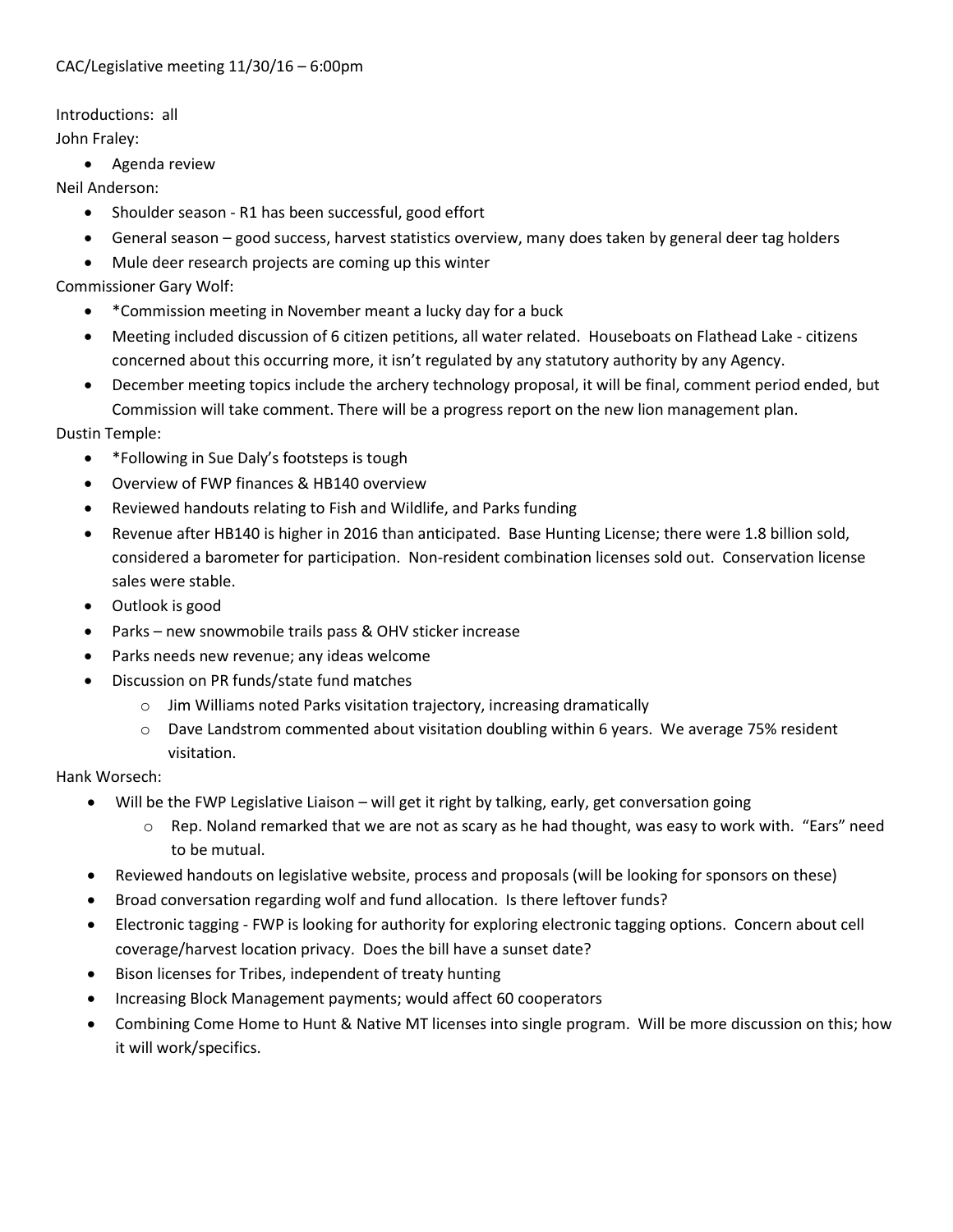#### **Legislators-**

Sen. Keith Regier:

- Wild Horse dock status?
	- $\circ$  Landstrom public was opposed to dock. Where'd funding go? To other dock project in State.

#### Rep. Matt Regier:

Rep. Zac Perry:

- AIS emergency response?
	- o Williams shared Governor Bullock's press release concerning the Incident Command Structure created
	- o Temple went over funding sources

Sen. Jennifer Fielder:

- Fish, Wildlife and Parks Committee Chair
- Parks Land internal review clarification. PR funds used to purchase other lands. Parks audit coming; Sen. Hamlet concerned.
- Harvest and heritage rights bill statute doesn't define what big game is
	- o Williams deferred to Director's office
	- o Hank encouraged Sen. Fielder to talk with them (Becky Dockter, Quentin Kujala)

• She needs help from FWP. Is not introducing a lot of legislation, devoting time to Fish and Wildlife Committee. Rep. Frank Garner:

- AIS big concern
- Access for hunting on Weyerhaeuser/general access to public land. How to incentivize access to public land surrounded by private.
	- $\circ$  Lee Anderson addressed Weyerhaeuser concern has good rapport so far. They maintained annual agreement. They've been receptive. Working on education. There are corporate vs. private employee perceptions.
	- o Sen. Fielder stated that people want us to be pro-active with the company

Sen. Bob Keenan:

Rep. Randy Brodehl:

- AIS funding mechanism for the Incident Command Team?
	- o Temple Environmental Contingency Fund
- Island Lake what was Capitol Project, and cost?
	- $\circ$  Deleray 4 components; road, campsites, boat ramp, environmental protections. Will get costs to him

Rep. Derek Skees:

• Home to Hunt – change definition of native to 30 years… humor

Rep. Carl Glimm:

- Chair on FWP budget subcommittee
	- $\circ$  Briggs access to rivers; non-motorized don't pay, look for other sources of funding. Use is becoming more heavy in remote places

Sen. Mark Blasdel:

Rep. Dave Fern:

- AIS
- Sitting on MDOT committee interested in strategies to mitigate road kill costs/damage. Signage similar to British Columbia (big/bold/graphic, #'s of road kills, make people nervous/cautious)?

Rep. Mike Cuffe:

- Two deer ran into him on way to Helena
- Compliment 2 years ago folks in Eureka were frustrated. Shoulder seasons happened and had went well, seem to be successful.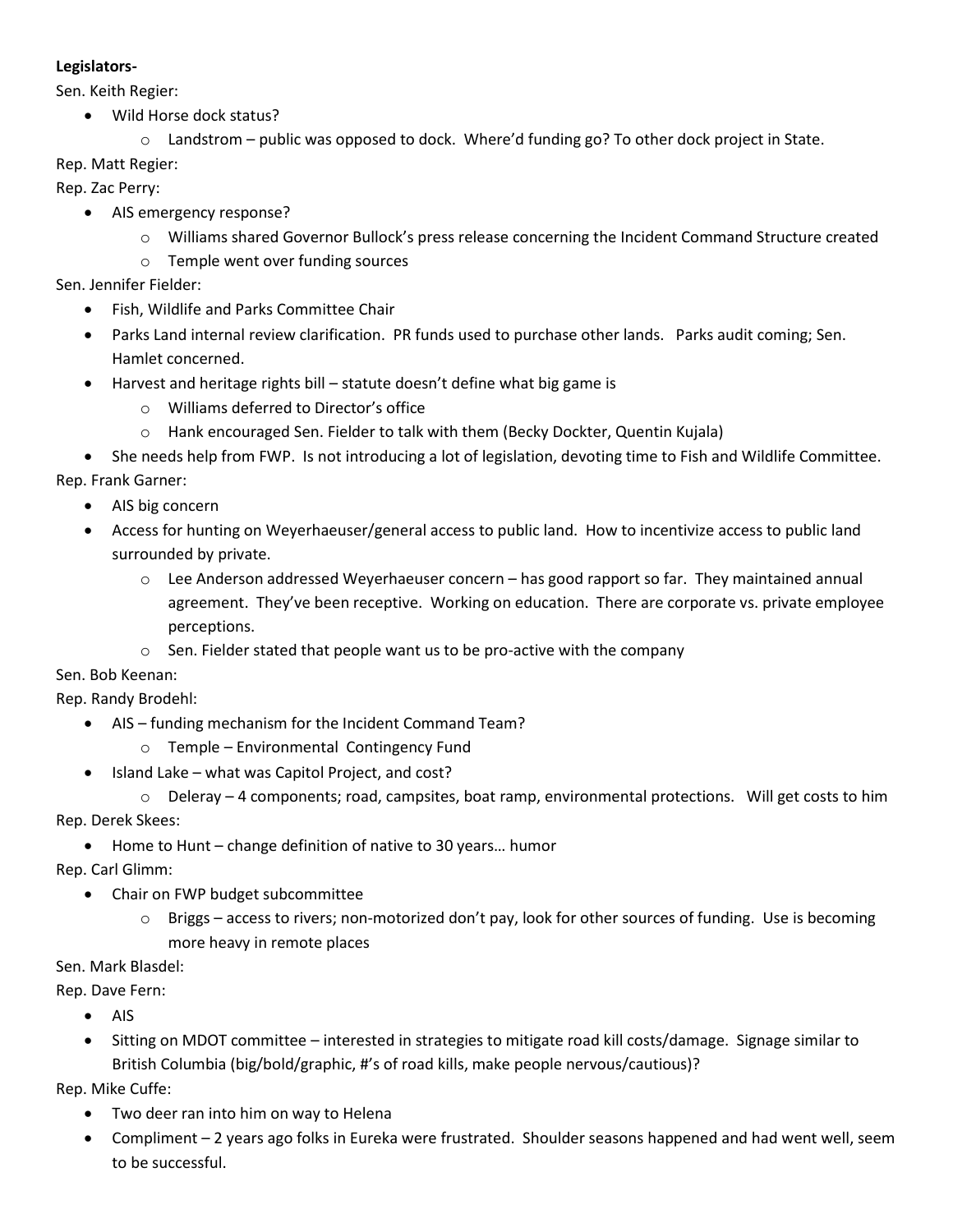- Bighorn Sheep out of Libby are pests, pretty intense complaints
- AIS mussel invasion is huge deal. He carried legislation in 2013 for AIS and participated in an AIS summit. Is disappointed the issue wasn't on the agenda for this CAC. He's part of a group who lobbied in Washington for funding. Why aren't we closing waters to boats that have been affected?
	- o Williams/Deleray AIS program is huge. Ran out of Helena. Process of confirmation. Huge effort, lead by DNRC.

Rep. Keith Regier:

- What can be done about AIS?
	- $\circ$  Deleray is tasking Kenny Breidinger with white paper to predict AIS invasion. Factors regarding results of introduction, variations.

Rep. Dave Fern:

- Whitefish Lake Institute has lots of information on mussels
	- o Deleray stated we work with them and the Flathead Lake Biological Station

### CAC Members –

Arlie Burk:

- Bighorn Sheep in Thompson Falls
	- o Williams noted they're the only native herd in MT

Ron Hawkinson:

- Speed limit (55) works to reduce sheep fatalities
- I177 would like legislation to alleviate having to fight this type of initiative again; funding for opposing it
- Antlerless elk regulations in other areas (R3) concerned about over harvest
- Complimentary licenses for landowners makes non-residents more likely to purchase property, use for private hunting only

DJ Rankosky:

- HD 109 buck mule deer harvest, still illegal harvest occurring
- HD 132 antlerless elk harvest on private land there are no more elk there or in HD 130. Could HD 132 boundaries change?
	- o Williams said regulation was made to address game damage
	- o Tryg Koch farms for landowners who do experience damage from elk still
	- o Williams elk management plan needs revisited
- Trail cams what is legal and when? Frustrated he can't use during other times.
	- o Gary Wolf discussed Commission rule making regarding trail cams

Charles Abell:

- Thank you to Legislators attending
- Supports Mike Cuffe's concerns regarding mussels, especially Whitefish Lake. Legislators need to work on this. Can't sacrifice our waters. Need consistency with check stations.
	- $\circ$  Sen. Fielder Federal Government didn't/wouldn't contain original find of mussels

Dan Short:

- Appreciate Legislators interest
- Supporting Habitat MT funding is from non-resident combination licenses, could be more diverse
- Future Fisheries help landowners mend fences
- AIS had luxury of being in prevention mode, now have to ramp up. Not just FWP issue, much broader. Need to take seriously.

Joe Rudolph:

• AIS – he worked with Eurasion Milfoil issue with other Agencies, they have no control of that now.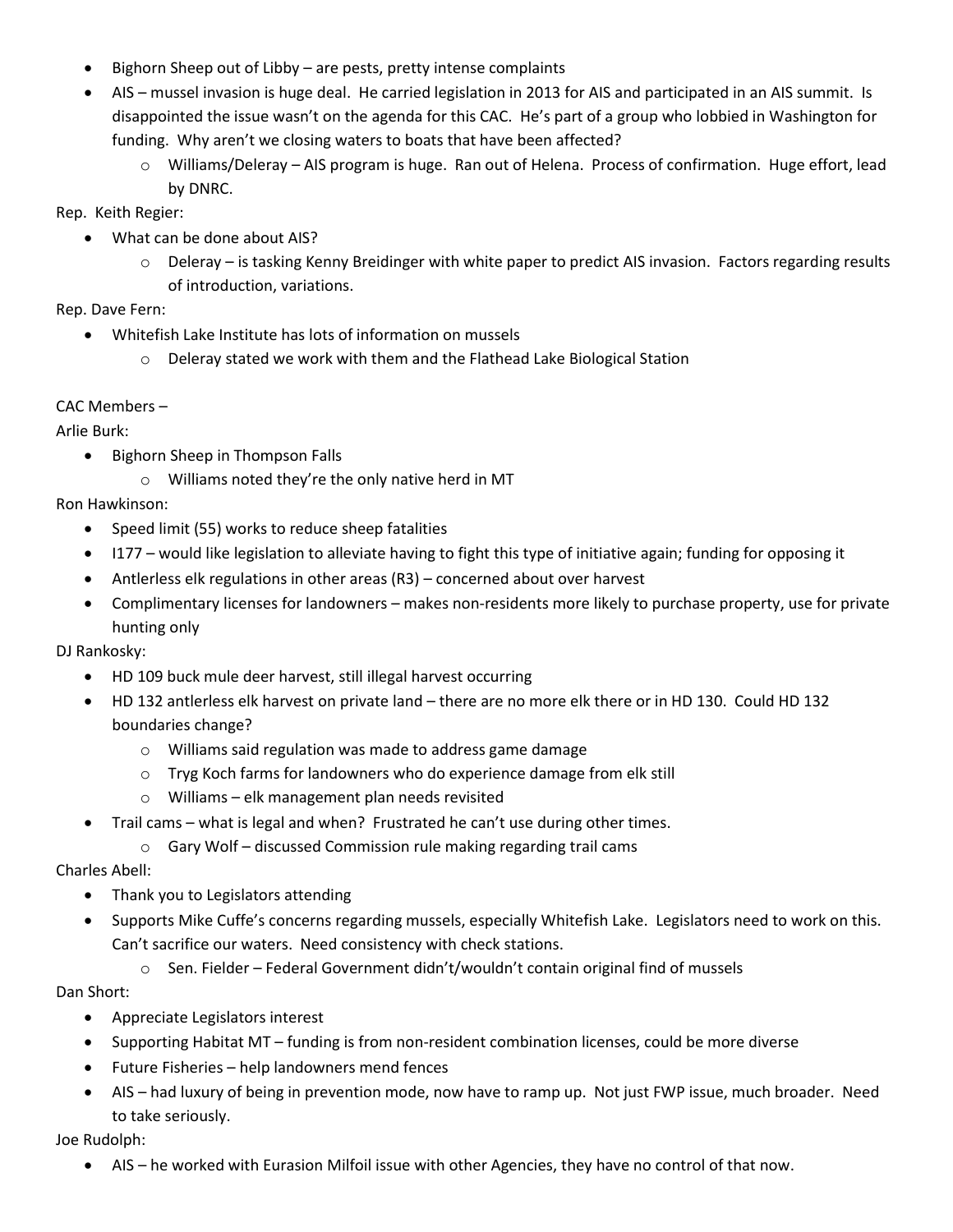•

Jay Sheffield:

- Block Management is important. Encourage access.
- Early doe season was tremendous success. Took a lot of deer, close to home, habituated deer harvested.
- Wolf collaring on public roads frustrated that road was closed during hunting season.

## Rich Hjort:

- Thank you Legislators
- Ten year olds shouldn't hunt. Thinks FWP just wants the funding.
- Wardens need more, and more money
	- o Lee Anderson agreed, need more FTE. Not easy for Legislators to get

# Thad Briggs:

- Wardens need more. He is a caretaker of land with trespass issues which FWP wardens address better than County
- Supports walleyes
- AIS check stations are sporadic, not all the same. Thorough in some areas, not in others
- HD 109 buck mule deer harvest is problematic

# Tryg Koch:

- Thank you Legislators
- Block Management Weyerhaeuser needs more payment
	- o Lee explained funding. They don't get paid but receive enforcement
		- $\circ$  Worsech will be meeting with large landowners; how can we help you, help us? Come up with new ideas, not just Block Management. Trying to get back to respect.
- Sweet Grass Hills block management, call in reservation, hard to get on. Concerned non-hunters are taking spots.
	- o Hank to check into this
- HD 170-132 elk and deer on 90% private land that doesn't allow hunting. Could late archery season work, be proposed? Feels it would be accepted more.
	- $\circ$  Neil HD 170 deer was expanded for archery, can add to season setting proposals.

## CAC Alumni/Public –

Paul Fielder:

- I177 was appointed chairman of opposing committee, created flyer, had groups help fight it. People trust wardens. Initiative failed 63-37%. One County passed it. Talked about Wayne Purcell's, Humane Society, statement about using the ballot box to stop hunting and trapping.
- Supports trail cam issue

## Chuck Hunt:

- Thanks (Legislators, Gary, Hank, Dustin) for the support. It is greatly appreciated
- Hope constraints can be taken off of FWP funding

Jim Vashro:

- Flathead Wildlife Inc.  $-$  public access is huge issue
- Habitat Montana important
- Weyerhaeuser land is for sale, FWP needs to be able to purchase
- Public roads blocked by private landowners. Should be expensive to do (legally).
- Appreciate consensus over AIS. Already being impacted by illegal introductions (fish). FWP should take the issue more seriously and educate